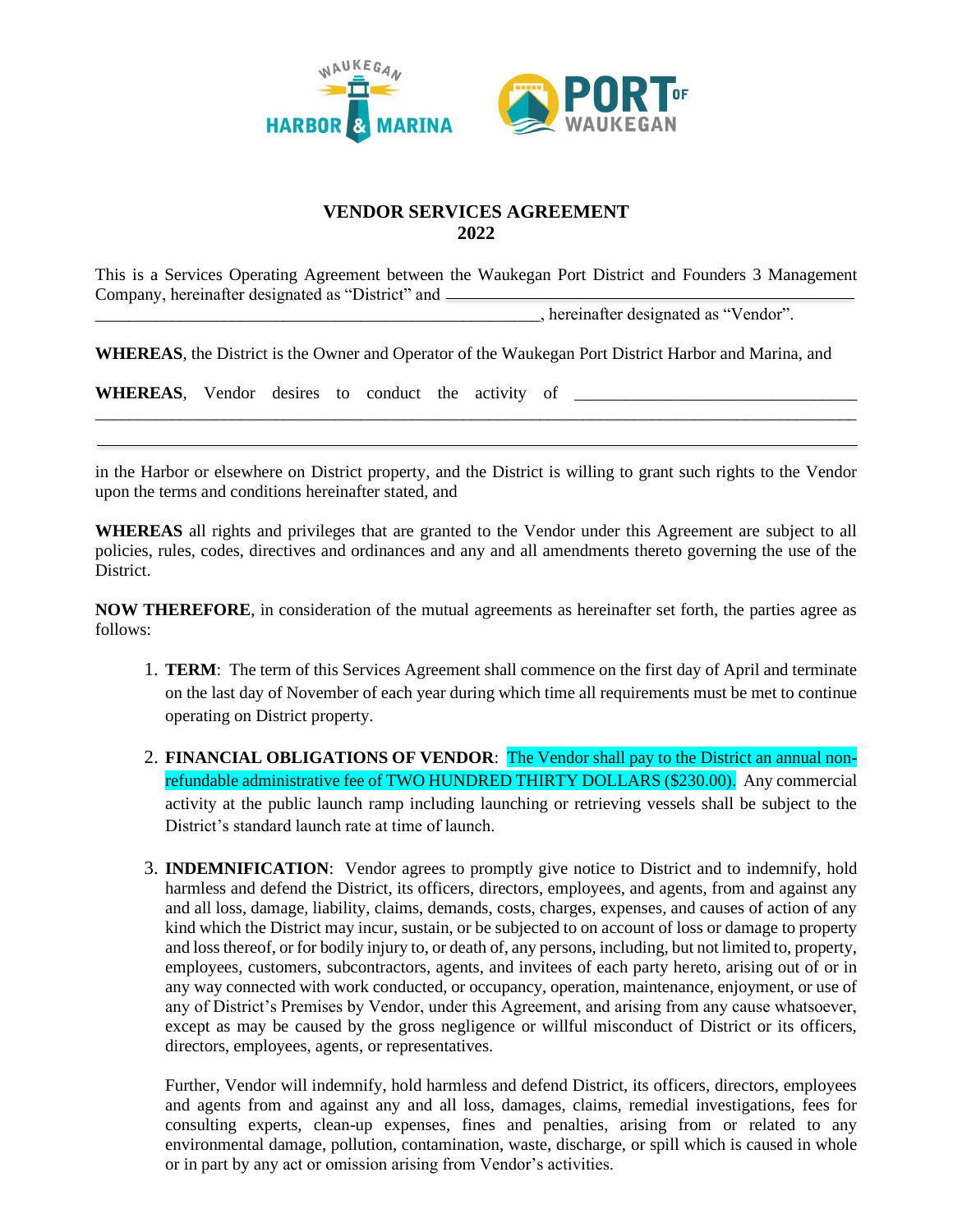- 4. **INSURANCE:** Vendor shall obtain and maintain continuously in effect at all times during this Agreement, at Vendor's sole expense, the following minimum insurance with a carrier or carriers licensed to do business in the State of Illinois and reasonably satisfactory to District:
	- a. WORKERS COMPENSATION INSURANCE with employer's liability coverage of not less than the amount required by the State of Illinois, but in no event less than five hundred thousand dollars (\$500,000.00).
	- b. COMMERCIAL GENERAL LIABILITY INSURANCE, including watercraft liability insurance and liquor liability insurance, with an Owner's Protective Liability endorsement against claims for bodily injury, death, or property damage occurring on, in, or about the Premises or during business operations, with a minimum limit of two million dollars (\$2,000,000.00) combined single limit of liability for each occurrence, or in such amounts as may hereafter be agreed upon between the parties and as required by the District.
	- c. Vendor's Commercial General Liability policy shall protect District against any and all liability created by reason of Vendor's conduct or activities incident to this Agreement, including special events, or resulting from any accident occurring on or about the roads, driveways, or other public areas, except for any liability created by reason of the gross negligence or willful misconduct of District, or its officers, directors, employees, agents, representatives or independent contractors.
	- d. All insurance requirements shall be primary policies and not be excess or contributing policies with other insurance which Vendor may carry. All policies shall name District as an **additional insured** on a primary non-contributory basis and/or loss payee, as the case may be. All policies shall provide liability coverage sufficient to include the liability assumed by Vendor in the indemnity and hold harmless provisions included elsewhere in this Agreement.
	- e. Vendor shall furnish to District, a current Certificate of Insurance, evidencing that all of the requirements of this Agreement have been met. Vendor's insurance as required by this Agreement shall not be cancelled or materially altered without thirty (30) days prior written notice to District.
	- f. The amount or amounts of all required policies shall not be deemed a limitation of Vendor's agreement to indemnify and hold harmless District, and in the event Vendor or District shall become liable in an amount in excess of the amount or amounts of such policies, then Vendor shall hold District harmless from the whole thereof, except in the event of gross negligence or willful misconduct of District.
	- g. The Vendor's insurance company/agent is:

| Email: |  |  |  |
|--------|--|--|--|